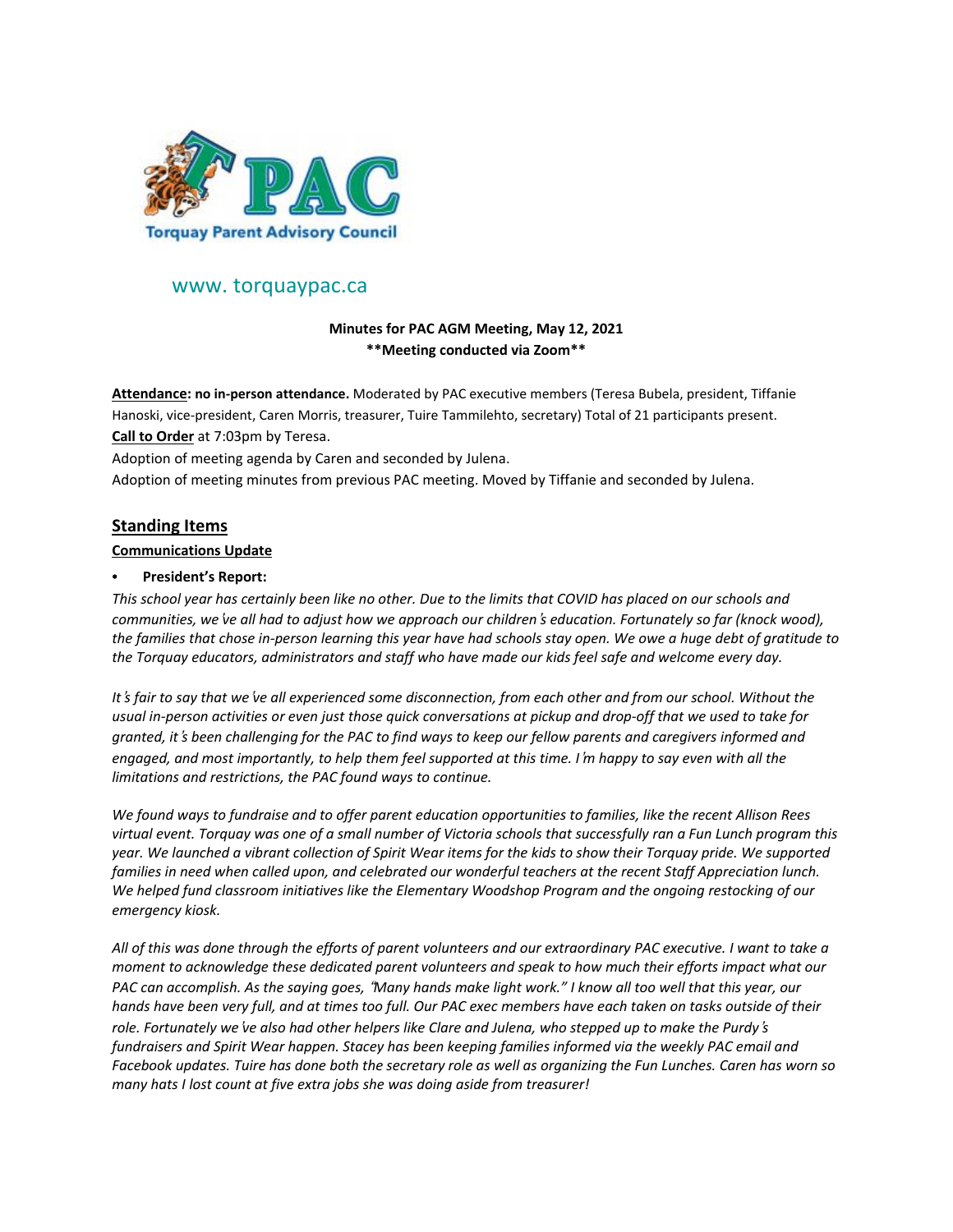All this to say that things have continued this year, but if we want things to return to how we remember them before all of this, we need other volunteers to take on some of the small but important jobs that make things possible. Some of those jobs were listed in the letter that went out to families recently, and we 're really excited by the response so far. It makes me feel very optimistic about what we can accomplish together as a PAC. Some of you have asked if you can be added to a list of general volunteers without committing to a specific role and the answer *is yes, absolutely. Everything helps!*

To wrap up, I'm feeling hopeful about what lies ahead for the PAC and, and that we can all breath a little easier in *the not so distant future.*

- **Update to SD61 Budget Proposal**: There are still opportunities to get involved. We draw your attention to the Torquay PAC website and Facebook site. Details are added there as they come in. Also, SaveSD61 Music, Facebook group has many members now and is extremely informative alongside SD61concerns, Facebook group. On May 17 a protest called, "The Last Stand" is being held. It is where families will stand from the trustees office on Boleskine to downtown Victoria. Sign up for your space! Links can be found on the Torquay PAC Facebook page and website.
- **PAC Executive for 2021/2022**: With the exception of Tiffanie, Teresa, Caren, Tuire, have all agreed to stay on in their roles if voted in. A parent named Danielle Parandeh has volunteered to help as Vice President. She is currently a PAC Rep for one of our classes. She also has volunteer experience on other boards.
- Board is opened for other nominations. No other nominations presented. Motion by Devon to approve these 4 as the Executive for 2021/2022 school year. Seconded by Julena.
- **Volunteers:** A letter was sent to parents requesting help. Quite a few of the roles have been filled, THANK YOU! Please do not hesitate to express your interest as the roles can be shared. If you can offer your help for a month or a job at a time, it will be greatly appreciated.

#### **Financial Update**

- **Treasurer's Report:** This school year has been a shorter one due to Covid. I cannot speak to the Budget for 2021/2022 year at present. An update will be presented at the first PAC meeting in September.
- Income this year comes from a variety of avenues: spirit wear, The Village fundraiser, Finn and Izzy, Bees Wax wraps, Purdy's, Mabels Labels, Benjamin Moore Paints and the donation drive from the beginning of the school year. There was also Thrifty's/Fairways cards, the gaming grant, and the Fun lunch profit (final revenue will be available at the end of the school year).
- Expenses in the budget were created for a normal year and therefore many have not been used. We have used funds for education, spirit wear, wood-shop kits, butterfly kits, aquarium supplies, the planting program, hot lunch software, earthquake kits, missing meal supports for sponsoring families, and the music program funding.
- What remains is how to allocate funding for the coming year as we move through Covid and out of it again.
- The Executive will look at each budget line item to determine its accuracy and necessity prior to presenting it to the membership in September.
- Lois comments: Reading Recovery line item is misleading. Suggests that it should read: Home Reading Books.
- **Fundraiser Update:**
	- -**Thrifty's smile cards**: Please be aware that the **program is changing**. As of June 15, 2021, any money loaded onto the cards will no longer benefit the school directly. If money already exists on cards,

it will be honoured. Their new program format will be for schools to purchase pre-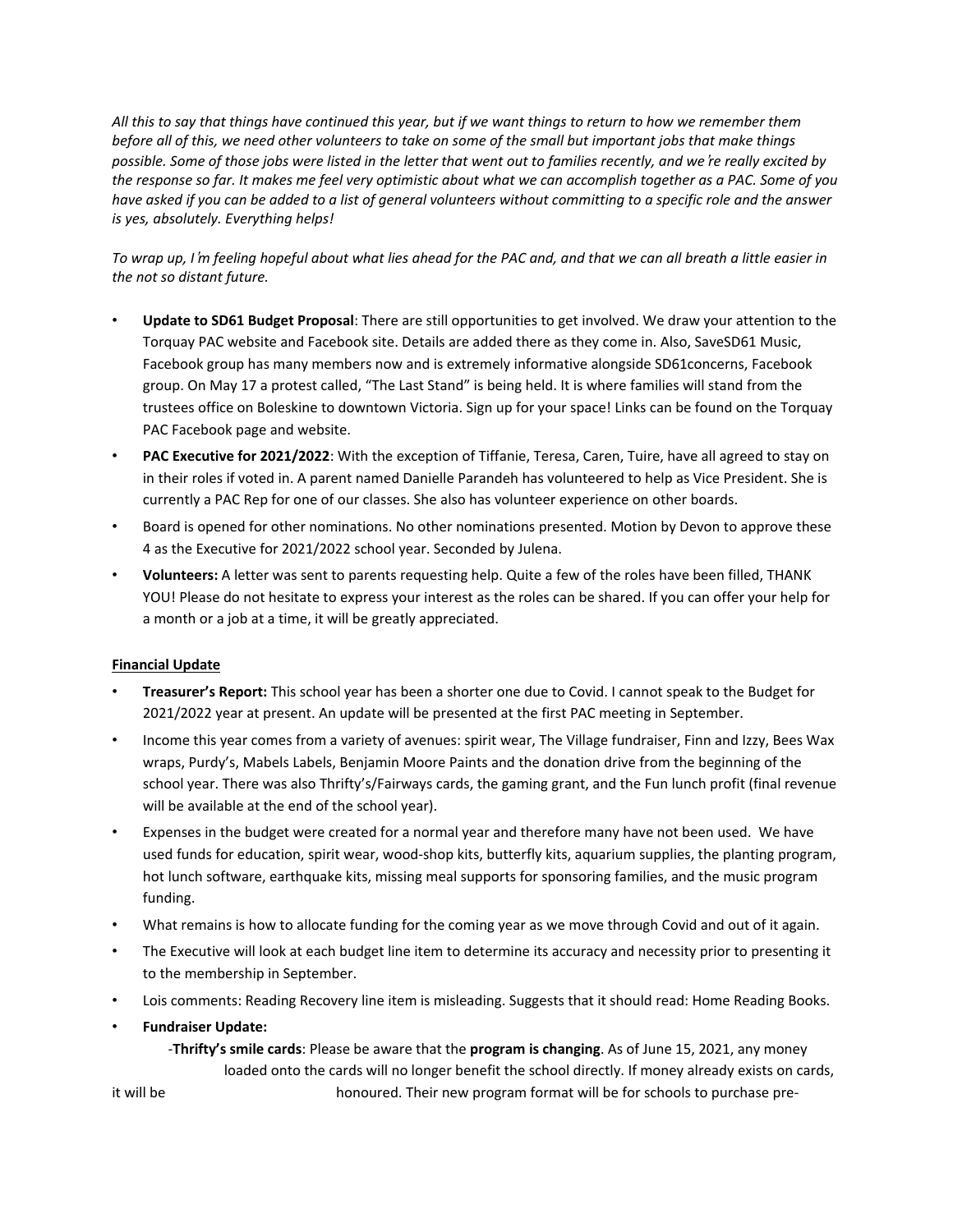loaded cards and then a percentage of these proceeds will be sent back to the school. It's a big initial commitment to purchase pre-<br>
loaded cards. This needs discussion amongst all PAC members prior such an investment.

-**Fun lunch update**: We have added new dates for White Spot and ordering is now open. Cook and Create was revered as a new healthy option for fun lunches. Look for more dates in the future with a simpler entree option for picky eaters. There have also been questions of the return of Sushi. This calls for sorting and labeling of the entrees by parents. Due to the limitations imposed by Covid, it couldn't happen this year but we hope for its return next year! Finally a big Thank You to the office staff, Kim and Kate, all that helped deliver food to the classrooms, and Lois. Without your collaborative efforts fun<br>
lunches would not have been possible.

#### **Event Update**

- **Spirit Wear:** A second round of ordering is now open! **Deadline is Sunday May 16**. Currently there are 6 orders with 12 items total. In the future, gear will be sold twice per year with office or classroom pickup. Christina Apa offers to help with distribution as needed. First round of ordering for 2021/2022 will be in November. The second round would be in the spring.
- **Staff Appreciation:** Feedback had been extremely positive from the staff luncheon. It was well received by the staff and we accomplished showing them how much we appreciate all their efforts. Thank you Caren for organizing! Perhaps next year we will in a position to return to potluck style lunches and have it facilitated by a Staff Appreciation Coordinator.
- **Parent Ed Nights: R**ecently we held the Allison Revs presentation, Sidestepping the Power Struggle. Feedback showed that daytime presentations are convenient for our parents. In some cases both parents were able to attend the presentation. We hope to provide more of these next year in collaboration with other schools.

#### **Administration Report**

#### *Lois Bender, principal*

- Huge thank you for the staff appreciation lunches! It was a relief and enjoyment to have someone do something for them.
- Despite the challenges, we have moved forward to promote school culture. We are continuing with mini zoom assemblies. The last one was at the beginning of May for Music Monday. This day is created and celebrated by educators. Currently your children receive 110 minutes of music per week. The assembly began with Oscar Peterson's 1950 clip, then introduced a bio of this musician. This was followed by a compilation of videos/clips from all over our school district. We had kids speak about what music meant to them. Even the grade 2's spoke about how everyone can be leaders.
- Our next Zoom assembly is themed around Caring for the Earth in 2 weeks time.
- In September, 48-49 new Kinder-gardeners will be coming to Torquay. In-person events will be held in the 2020 format of outside meet and greets. Kiosks will be set up for staff to meet new students. Activity/information bags will be handed out and there will perhaps be an electronic slideshow.
- Reminder to parents: if you are planning to move out of our catchment, please let the office staff know as **soon as possible.** The numbers are tight for children coming in.
- School planning for next year is underway with teachers starting to build classes. This is a multiple draft process. Each group will have a good variety of students.
- We are looking forward to a return of all our students in September. Hybrid, immune suppressed, home schooling/distance learning will not be operating next year.
- What will September look like? Stay tuned. We will see!